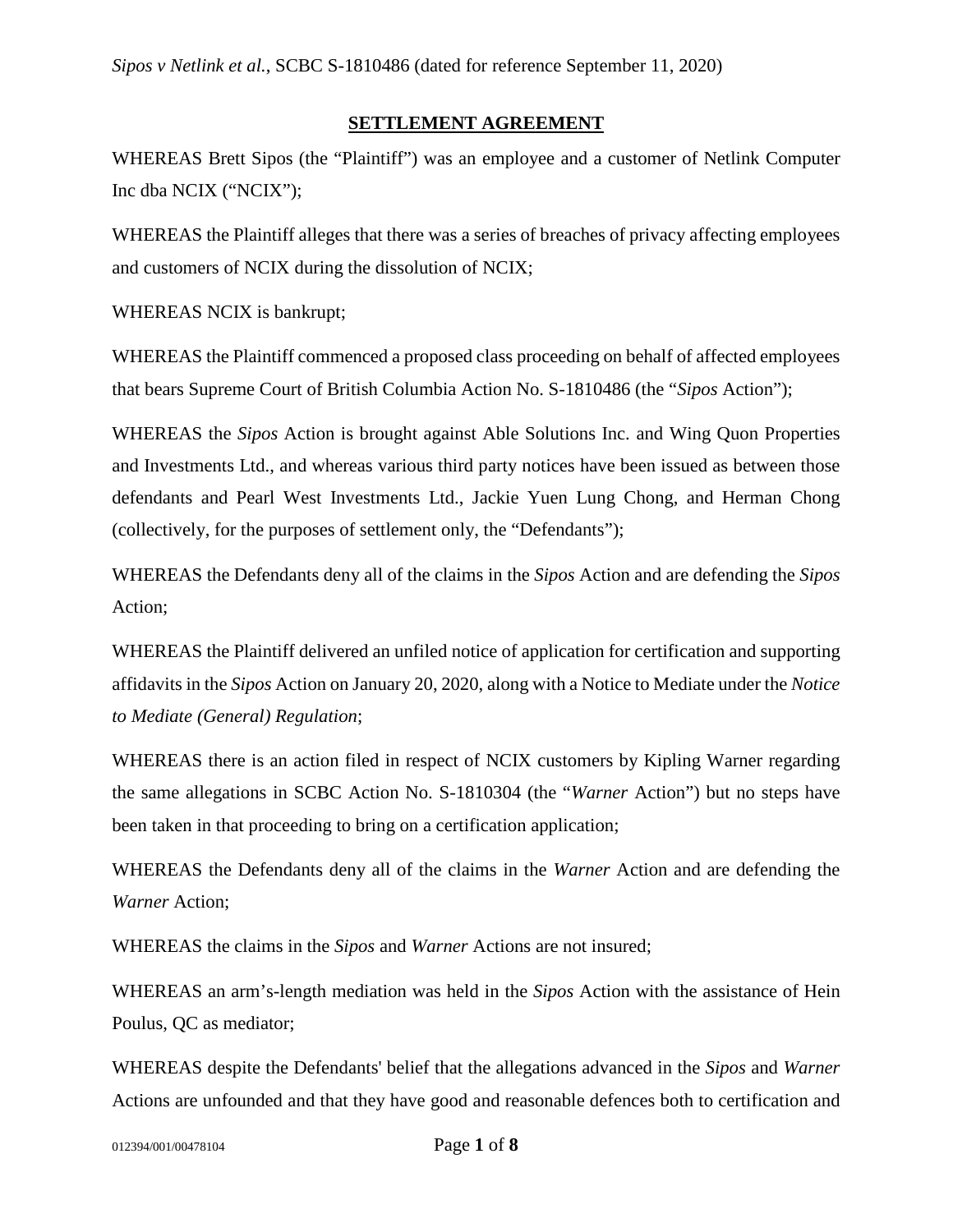on the merits in both actions, the Defendants have agreed to enter into this Settlement Agreement, subject to the approval of the British Columbia Supreme Court (the "Court"), to achieve a final worldwide resolution of all claims asserted or which could have been asserted against them, and to avoid further expense, inconvenience and the distraction of burdensome and protracted litigation;

WHEREAS the Parties intend by this Settlement Agreement to resolve all past, present and future claims arising out of or relating to the *Sipos* Action and the *Warner* Action;

WHEREAS Klein Lawyers LLP and Mathew P Good Law Corporation (together, "Class Counsel") have reviewed and fully understand the terms of this Settlement Agreement and, based on their analyses of the facts and law applicable to the Plaintiff's claims, and having regard to the burden and expense in litigating the *Warner* and *Sipos* Actions, including the risks and uncertainties associated with certification, trials and appeals, Class Counsel have concluded that this Settlement Agreement is fair, reasonable, and in the best interests of the Class (as defined below);

NOW THEREFORE in consideration of the covenants, agreements, and releases set forth herein and for other good and valuable consideration, the receipt and sufficiency of which is hereby acknowledged, it is agreed by the parties to this Settlement Agreement, subject to the approval of the Court, THE PARTIES AGREE AS FOLLOWS:

## **The Settlement Funds**

- 1. Within twenty-five (25) business days following the Court Approval Date (as defined below), the Defendants will pay into trust with Class Counsel the following all-inclusive amounts (the "Settlement Funds") to the Class to fully and finally settle all claims on behalf of customers and employees of NCIX regarding alleged privacy breaches:
	- a. Able Solutions Inc \$160,000;
	- b. Wing Quon Properties and Investments Ltd \$47,500;
	- c. Pearl West Investments Ltd \$95,000; and
	- d. Herman Chong \$47,500.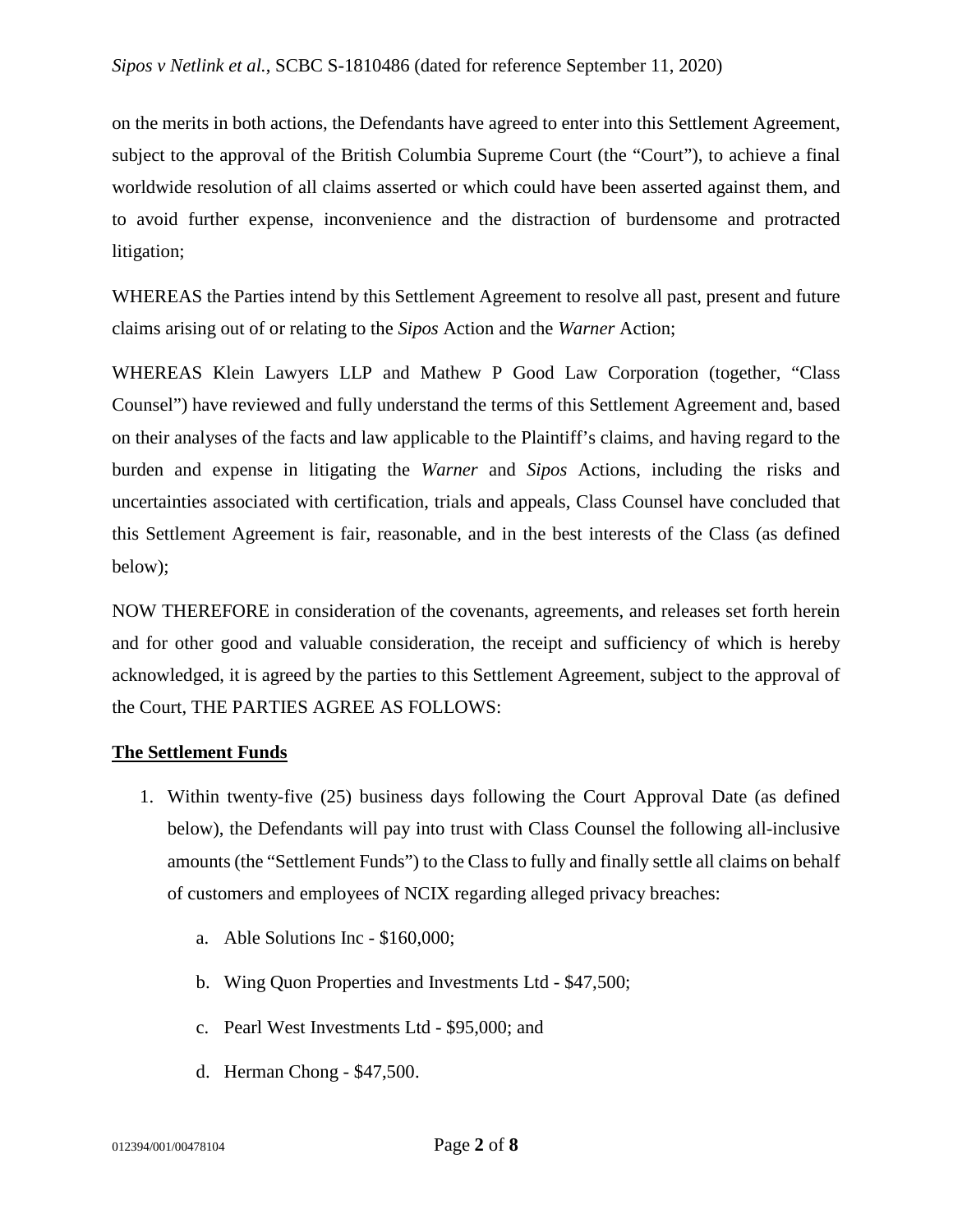- 2. Each Defendant's respective payment contribution to the Settlement Funds constitutes a several obligation only and the failure by any Defendant (the "Defaulting Defendant") to make a payment that it is responsible for as per paragraph 1 above does not entitle the Plaintiff to look to any of the other Defendants to satisfy the Defaulting Defendant's portion of the Settlement Funds.
- 3. No use shall be made of the Settlement Funds until the Conditions Precedent (as defined below) have been satisfied or, alternatively, waived in writing by all of the Defendants, other than any Defaulting Defendant. In the event the Conditions Precedent are not satisfied or waived within two (2) months of the Court Approval Date, Class Counsel shall return the funds to each of the Defendants' counsel in trust and without restriction unless the Defendants agree to extend the time for completion.

# **Certification**

- 4. The Defendants will consent, as part of the consent certification application, to the amendment of the *Sipos* Further Amended Notice of Civil Claim filed March 13, 2019 to include customer claims including all claims advanced in the *Warner* Action (the "Amendment").
- 5. The Defendants will consent to certification of the *Sipos* Action for settlement purposes only, and for the approval of this Settlement Agreement, of a class consisting of all former employees and customers of NCIX wherever resident (the "Class"). Prior to the certification application, Class Counsel will provide a copy of the proposed consent certification and settlement approval order (the "Order") to the Defendants' counsel for their review and approval (acting reasonably), including the definition of the Class.
- 6. Class Counsel will obtain a stay of the *Warner* Action as part of the Order, pursuant to section 13 of the *Class Proceedings Act*, R.S.B.C. 1996, c. 50.
- 7. Court approval of the Settlement Agreement will not depend on approval of fees, disbursements or honouraria, and the Defendants will take no position on any request by Class Counsel for fees/honouraria/disbursements, but will support the application to stay the *Warner* action.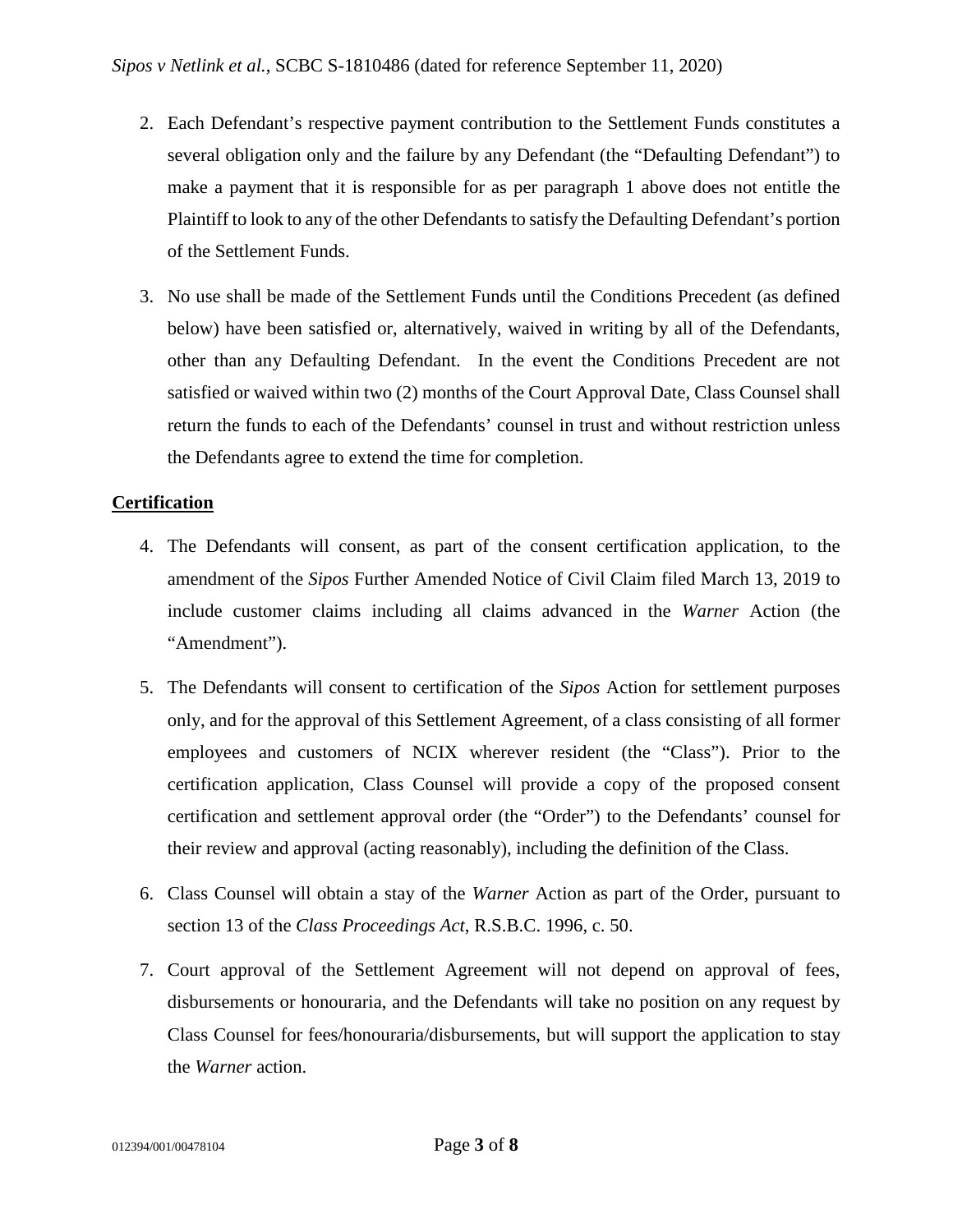## **Release and Released Claims**

- 8. The Order will include a release (the "Release") with no admission of liability with the following terms:
	- a. Each member of the Class (collectively referred to in paragraph 8 as, the "Releasors"), whether or not he or she receives compensation from the Settlement Funds or under this Settlement Agreement, will be deemed by this Settlement Agreement to have completely and unconditionally released, remised and forever discharged each of the Defendants (collectively referred to in paragraph 8 as, the "Releasees") of and from any and all actions, causes of action, suits, debts, contracts, claims, whether statutory or otherwise and demands for damages, indemnity, contribution, costs, interest, loss, or harm of any nature and kind whatsoever, known or unknown, whether at law or in equity, and howsoever arising which they may heretofore have had, may now have or may hereafter have whether commenced or not in connection with all claims raised, or which could have been raised on the facts alleged therein by reasonable amendment, in either or both of the *Warner* Action or the *Sipos* Action, including as amended by the Amendment (the "Released Claims"), and that Releasors shall not now or hereafter institute, maintain, or assert on their own behalf, on behalf of the Class, or on behalf of any other person or entity, any of the Released Claims without regard to the jurisdiction in which any Releasor may seek to institute, maintain or assert any of the Released Claims;
	- b. Each of the Releasors will be forever barred and enjoined from commencing, instituting and prosecuting any action, litigation, investigation or other proceeding in any court of law or equity, arbitration, tribunal, proceeding, governmental forum or any other forum, directly, representatively or derivatively, asserting against any of the Releasees any claims relating to the Released Claims (together, "Prohibited Legal Action");
	- c. If any of the Releasors commences any Prohibited Legal Action against any person or entity who may have a claim against any of the Releasees for contribution and indemnity, and the Releasees or any of them are added to such proceedings in any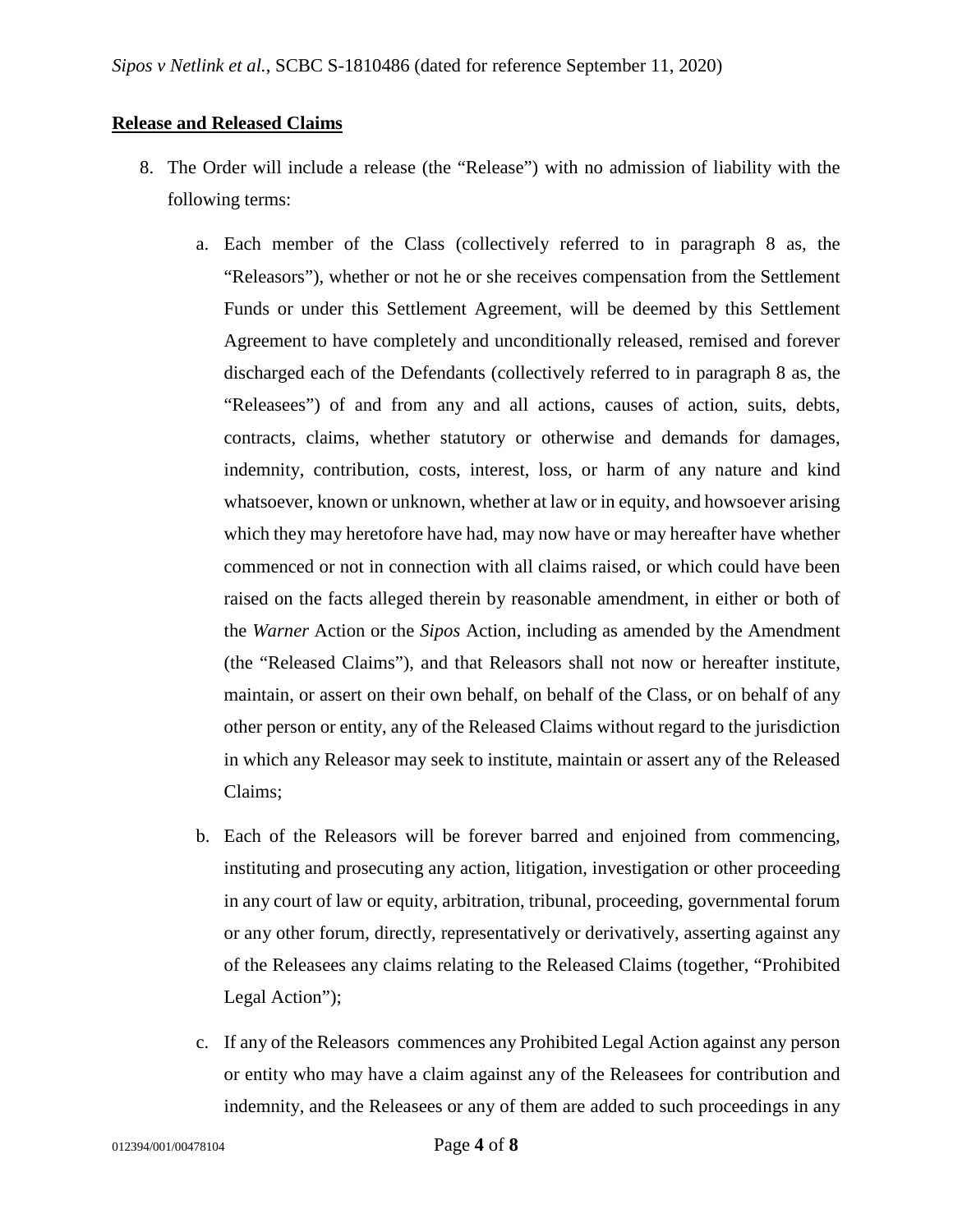manner whatsoever, whether justified in law or not, such Releasor will either immediately discontinue the proceedings and claims or otherwise narrow the proceedings and claims to expressly plead and otherwise admit that the Releasor will not recover or seek to recover from any person, corporation or entity, any portion of the Releasor's loss, damage, or expense for which the Releasor claims or could have claimed against the Releasees, or any of them, which a court or other tribunal may attribute to the fault, tort, negligence, breach of contract and/or breach of any equitable, common law or statutory duty of the Releasees, or any of them.

- d. The Release will not take effect until the Conditions Precedent have been satisfied or waived in writing by all of the Defendants, other than any Defaulting Defendant.
- e. The Release will not take effect if the Settlement is terminated.

# **Conditions Precedent**

- 9. The following are conditions precedent to this Settlement Agreement:
	- a. The Court grants the Amendment;
	- b. The Court grants certification of the *Sipos* Action, which Order shall include a definition of the Class approved by Defendants' counsel acting reasonably and which shall include all former customers and employees of NCIX wherever resident;
	- c. The Court grants an Order approving the Settlement Agreement for settlement purposes only and in a form acceptable to counsel for each of the Parties acting reasonably, which Order shall include the following terms:
		- i. The terms of the Settlement Agreement are incorporated by reference into the Order, and the parties and members of the Class ("Class Members") are ordered to comply with it;
		- ii. The opt-out period shall be 30 days from first publication of notice on Class Counsel's websites (the "Opt-Out Period");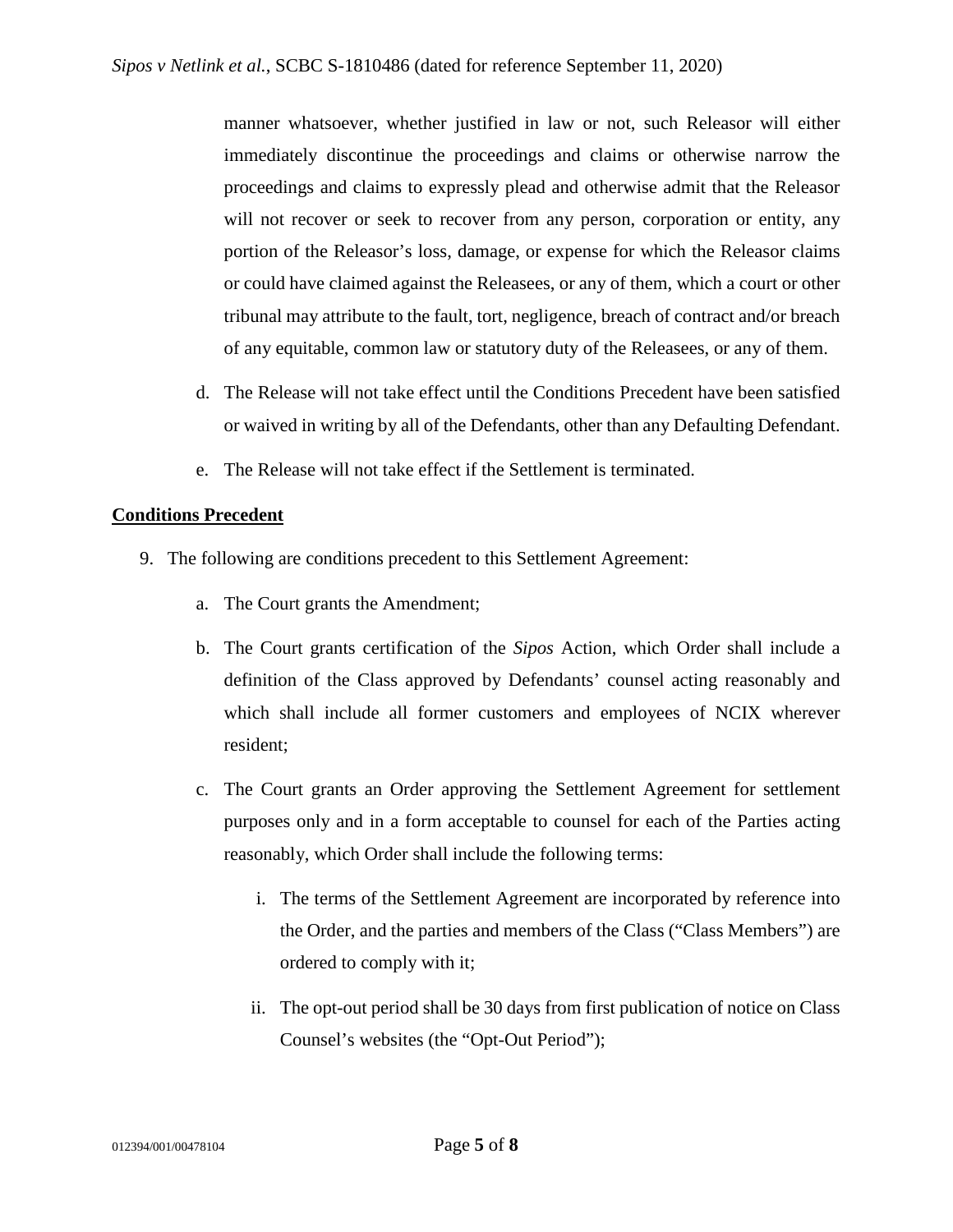- iii. The "Court Approval Date" shall mean the later of 31 calendar days after the Order or the disposition of any appeals from the Order;
- iv. The Release;
- d. No more than 10 members of the Class opt out of the Settlement Agreement by the end of the Opt-Out Period;
- e. The *Sipos* Action is dismissed by consent without costs to any party and said dismissal is for all purposes of the same force and effect as if judgment had been pronounced after a trial of the Action on its merits;
- f. The *Warner* Action is stayed pursuant to s. 13 of the *Class Proceedings Act* (together, the "Conditions Precedent").

# **Following Settlement Approval**

- 10. Following settlement approval, Class Counsel will provide notice of the settlement by direct email contact from Class Counsel to all persons who have contacted them, and by posting of the notice on Class Counsel's websites and social media, the form of the notice to be in substantially the form set out in the Notice of Application for certification, subject to necessary modifications, in an Order to be agreed by the Parties or settled by the Court if the Parties cannot agree.
- 11. Class Members who wish to opt out must deliver an opt out by email to a dedicated email address provided by Class Counsel together with the reason for opting out and proof of Class membership prior to the end of the Opt-Out Period.
- 12. Within 15 business days after the end of the Opt-Out Period, Class Counsel will provide counsel for the Defendants with the emails from Class Members who have opted-out. If more than ten (10) Class Members have opted-out, any of the Defendants will have the right to terminate the Settlement Agreement, if they give notice to Class Counsel within ten (10) business days of receipt of the opt-out e-mails.
- 13. In the event that this Settlement Agreement is terminated in accordance with its terms, including by reason of any of the Conditions Precedent not being satisfied or waived: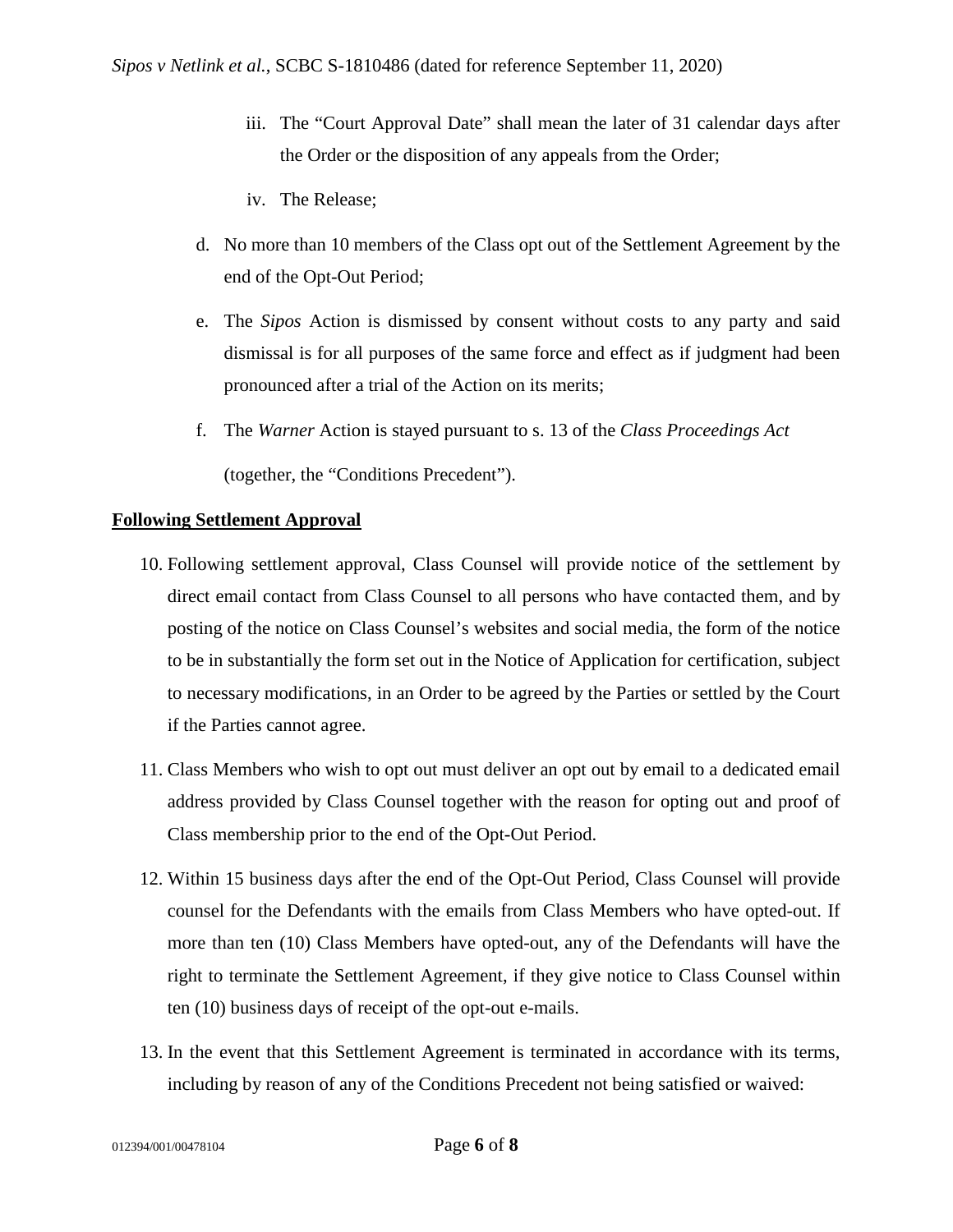- a. the Parties will consent to a further order of the Court setting aside the Order including the Release, which shall be without prejudice to the Plaintiff's right to seek certification of the *Sipos* Action on its merits at a future date; and
- b. Class Counsel will return the Settlement Funds to the Defendants' counsel in trust and without restriction.
- 14. Upon settlement approval, after payment of fees, disbursements, honouraria, and taxes, the Settlement Funds will be held in trust in an interest-bearing trust account by Class Counsel, subject to compensation payments to Class Members for provable losses, under a protocol to be proposed by Class Counsel and approved by the Court without involvement of the Defendants, or for distribution in such other fashion as Class Counsel may propose and the Court approve.
- 15. Upon expiry of the claim and payment periods for Class Member compensation, any remaining balance in the Settlement Funds will be paid by Class Counsel cy-près to the to the Law Foundation of British Columbia, as contemplated by the *Class Proceedings Act*, s. 36.2, or be distributed in such other fashion as Class Counsel may propose and the Court approve, without involvement of the Defendants.

## **Miscellaneous**

- 16. This Settlement Agreement shall be governed, construed and interpreted in accordance with the laws of British Columbia.
- 17. This Settlement Agreement constitutes the entire agreement between the parties and may not be modified or amended except in writing, with the consent of the Parties, and with Court approval.
- 18. This Settlement Agreement may be signed by the parties in counterpart which shall have the same effect and enforceability as single executed document. Delivery of an executed counterpart of this Settlement Agreement by PDF or other electronic means shall be as effective as delivery of a manually executed counterpart.

WHEREFORE the following Parties are authorised to enter into this Settlement Agreement: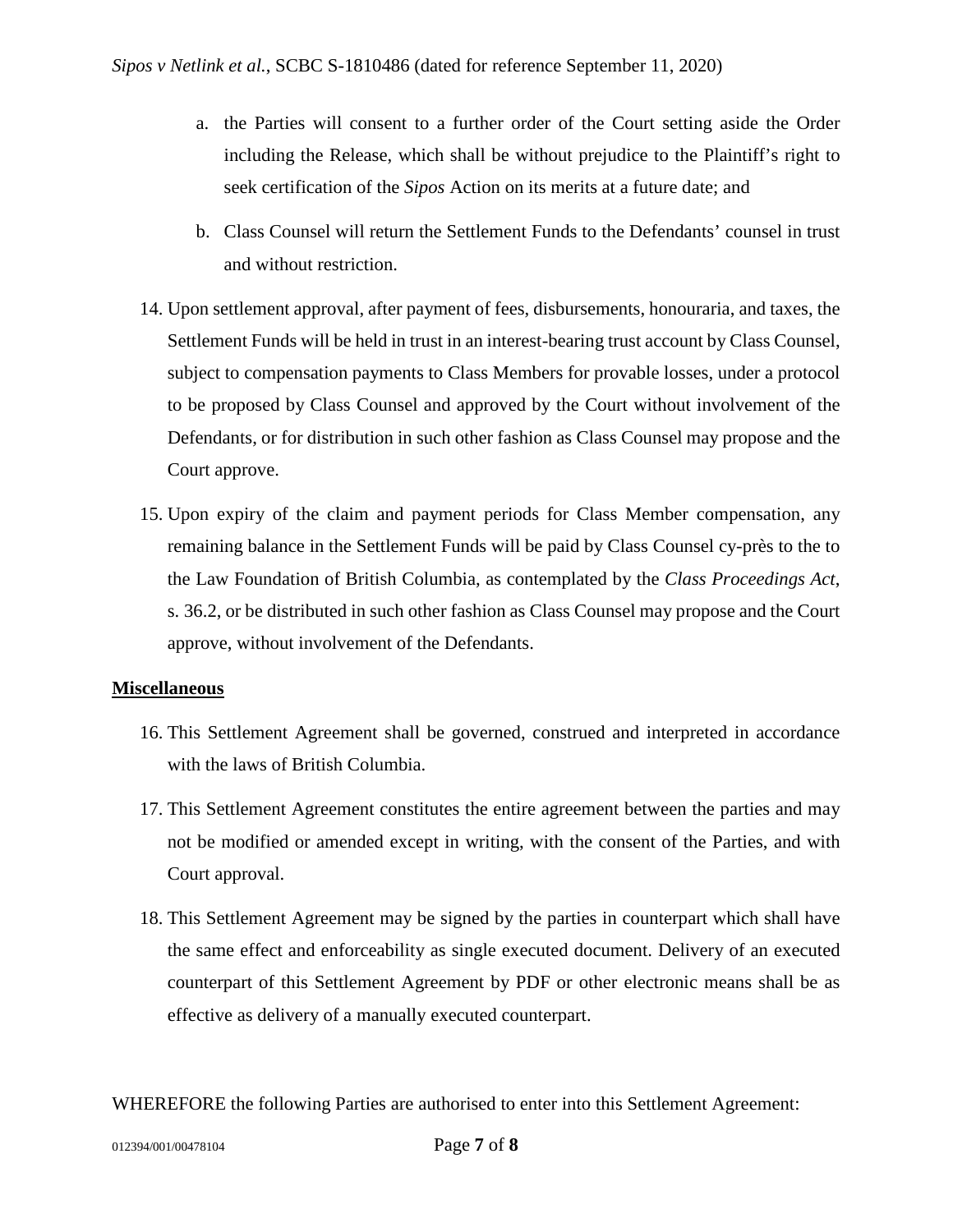$\blacklozenge$ 

For Brett Sipos: David Klein

For Able Solutions Inc:

For Pearl West Investments Ltd:

For Herman Chong: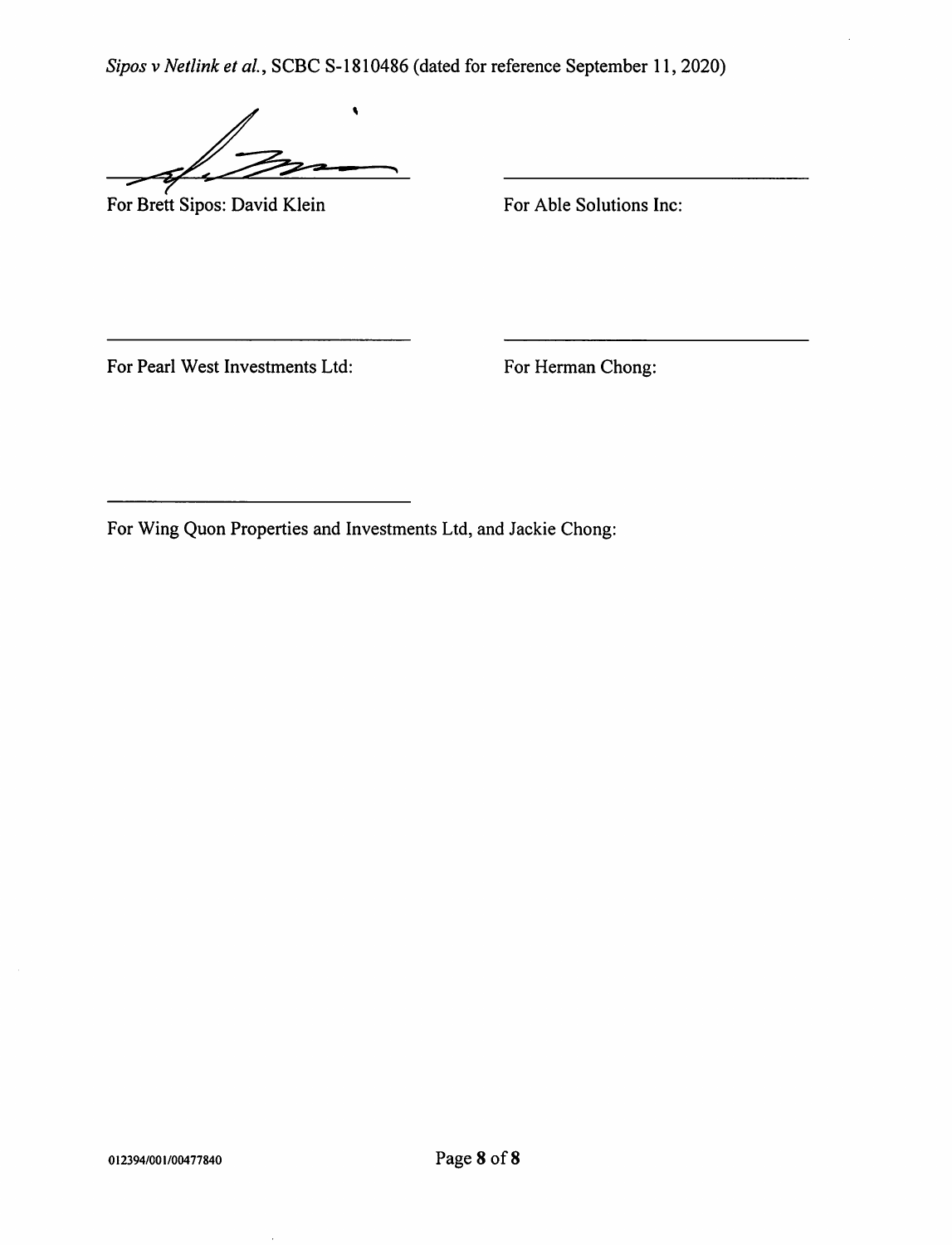For Brett Sipos: David Klein

or Able Solutions Inc:

For Pearl West Investments Ltd:

For Herman Chong: Gary R. Fraser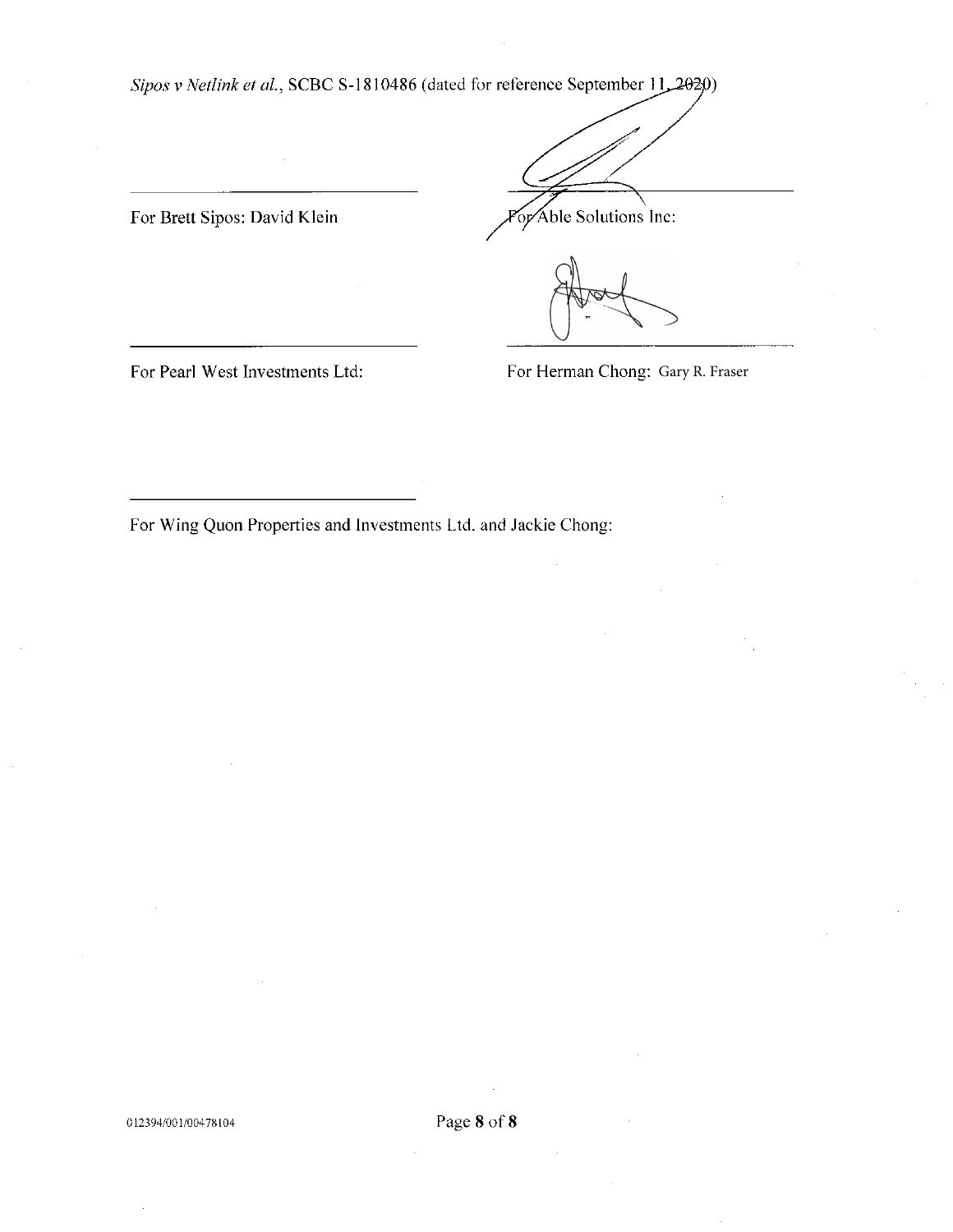counterpart of this Settlement Agreement by PDF or other electronic means shall be as effective as delivery of a manually executed counterpart.

WHEREFORE the following Parties are authorised to enter into this Settlement Agreement:

For Brett Sipos: David Klein

For Able Solutions Inc:

Juan 1930 Volo

For Pearl West Investments Ltd:

For Herman Chong: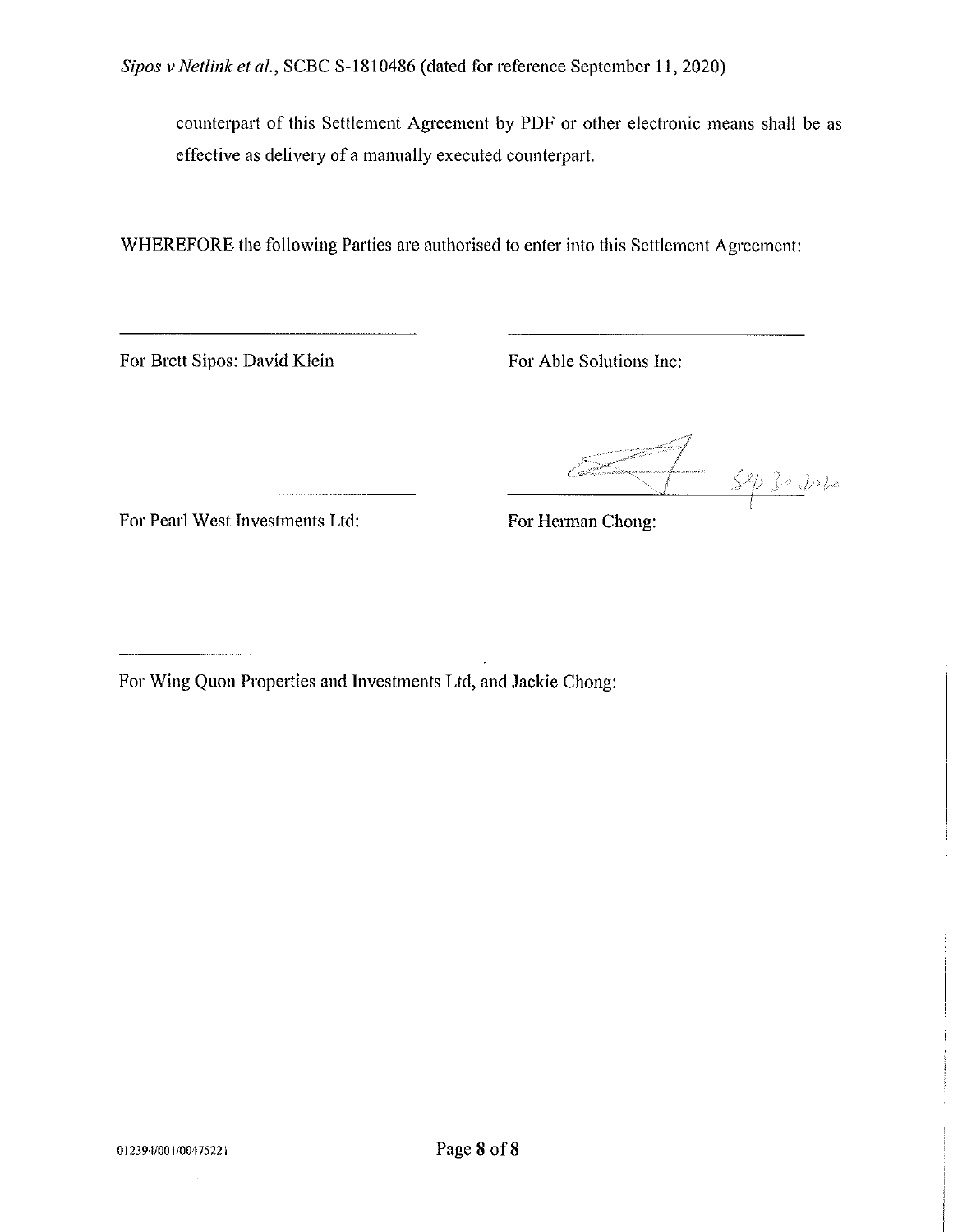For Brett Sipos: David Klein

 $\cdot$ 

For Able Solutions Inc:

For Pearl West Investments Ltd:

For Herman Chong: